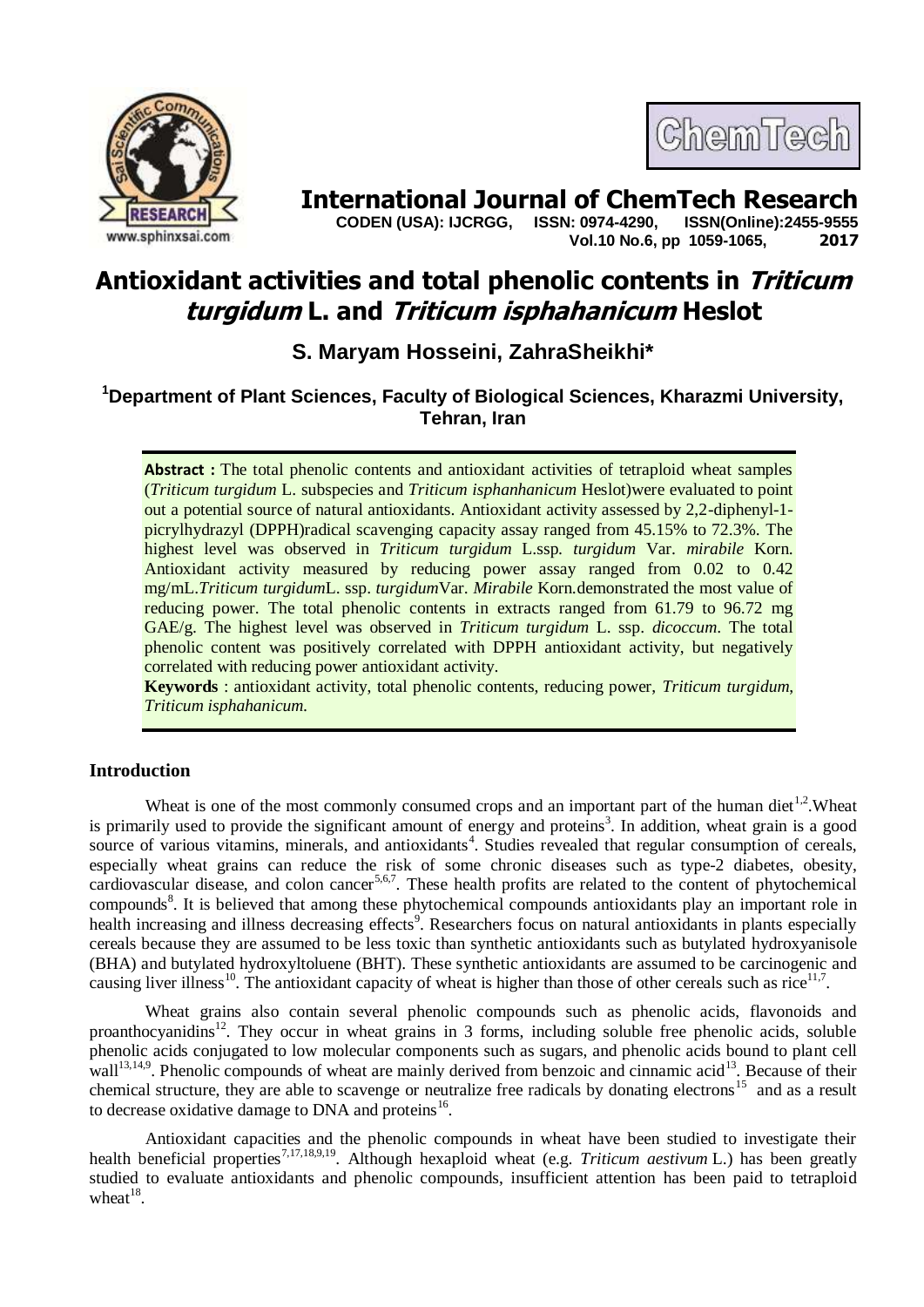The purpose of this study was to determine the antioxidant capacity as measured by the 2,2-diphenyl-1 picrylhydrazyl(DPPH) scavenging assay, the reducing power assay, and total phenolic contents by the Folin– Ciocalteu reagent method in *Triticum turgidam* L. And *Triticumi sphahanicum* Heslotaccessions.

#### **Materials and methods**

#### **Wheat samples**

Five accessions of tetraploidwheat (*Triticum turgidum* L. ssp.*polonicum, Triticum turgidum* L.ssp*.turgidum* Var. *mirabile* Korn., *Triticum turgidum* L. ssp. *Turgidum* Var. *psudomirabile* Mihi., *Triticumis phahanicum* Heslot *,*and *Triticum turgidum* L.ssp.*dicoccum*) were selected for the study among the species largely cultivated in Iran, and provided from Kharazmi University collection. Plants were grown in an experimental field located in Kharazmi University, Karaj, Iran (35º 51' 80" N, 50º 54' 78" E) in November 2011.

Each sample was grown in 10  $m^2$  plots in a randomized block with three replicates, in the relative selected area. Climatic conditions (rainfall and temperature) were registered in the site along crop year and in particular during the grain filing period (May – June). During this period, the minimum and maximum temperatures were -1  $\degree$ C and 33  $\degree$ C, respectively. The mean amounts of rainfall were 172.3 mm (November – May) and 69.9 mm (May – June); therefore, plants were irrigated from May to June every 2 weeks.

After harvesting, wheat grains were ground using a laboratory mill (IKA, Staufen, Germany) to particle size 1 mm and the resulting samples were stored at -20 ºC further use.

#### **Preparation of extracts**

A 10 g Wheat grain milling fraction was added to 100 mL of 96% ethanol. After that, the mixture was shaken at room temperature for 1 hour. The procedure was repeated twice. Extracts were mixed and then dried using a vacuum-evaporator. The produce was estimated based on the wet mass of the samples. The dried extract was dissolved in 10 mL of 96% ethanol and used for the further investigation on antioxidant activity<sup>20</sup>.

#### **DPPH radical scavenging assay**

DPPH radical scavenging assay was estimated according to the protocol described by Zhu et al.<sup>21</sup>. Briefly, 2mL of a freshly prepared DPPH solution (0.1 mM, in ethanol) was mixed with 2 mL of the extracts at various concentration (2.5, 5, 7.5, 10, and 12.5 mg/mL). The mixture was shaken and incubated in the dark at room temperature for 1 hour. Then, the absorbance was read spectrophotometrically at 517 nm against a blank solution (Shimadzu, Tokyo, Japan). Controls were prepared in the same way for the test group with the exception of the replacement of the corresponding extraction solvent instead of antioxidant solution. The following formula was used to estimate the inhibition of the DPPH radical by the sample:

# Abs.of control-Abs.of sample  $\times 100\%$  = DPPH scavenging activity

#### **Reducing power**

The reducing power of wheat extracts was measured spectrophotometrically according to the protocol described by Atmani et al.<sup>22</sup>. A 1 mLofthe extracts at various concentrations (5, 10, and 15 mg/mL) was mixed with phosphate buffer (2.5 mL; l0.2 M, pH6.6) and potassium ferrocyanate(1%, 2.5 mL). The mixture was incubated at 50 ºC for 20 minutes. Then, trichloroacetic acid (10%, 2.5 mL) was added to the mixture. After that,the mixture centrifuged at 88g over 10 min. Distilled water (2.5 mL) and ferric chloride (0.5 mL) were added tothe supernatant. The absorbance was measured spectrophotometrically at 700 nm (Shimadzu, Tokyo, Japan).

#### **Determination of total phenols contents**

The total phenolic contents (TPC) of the wheat extracts were estimated by Folin-cicalteu method<sup>23</sup> with some modifications. Briefly, 0.1 mL of the extract was mixed with 0.2 mL of Folin-cicalteu reagent (Sigma Aldrich, Munich, Germany) and 2 mL of de-ionized water. Then, 1 mL of sodium carbonate (15%) was added to the mixture, and then vortexed. After a 2 hour reaction, the absorbance of the mixture was measured at 765 nm with a UV–visible spectrophotometer (Shimadzu, Tokyo, Japan). Gallic acid(0, 50, and 100 mg/L) was used as a standard reference, and the results were expressed as milligrams of gallic acid equivalents (GAE) per gram of the sample (mg GAE/g sample).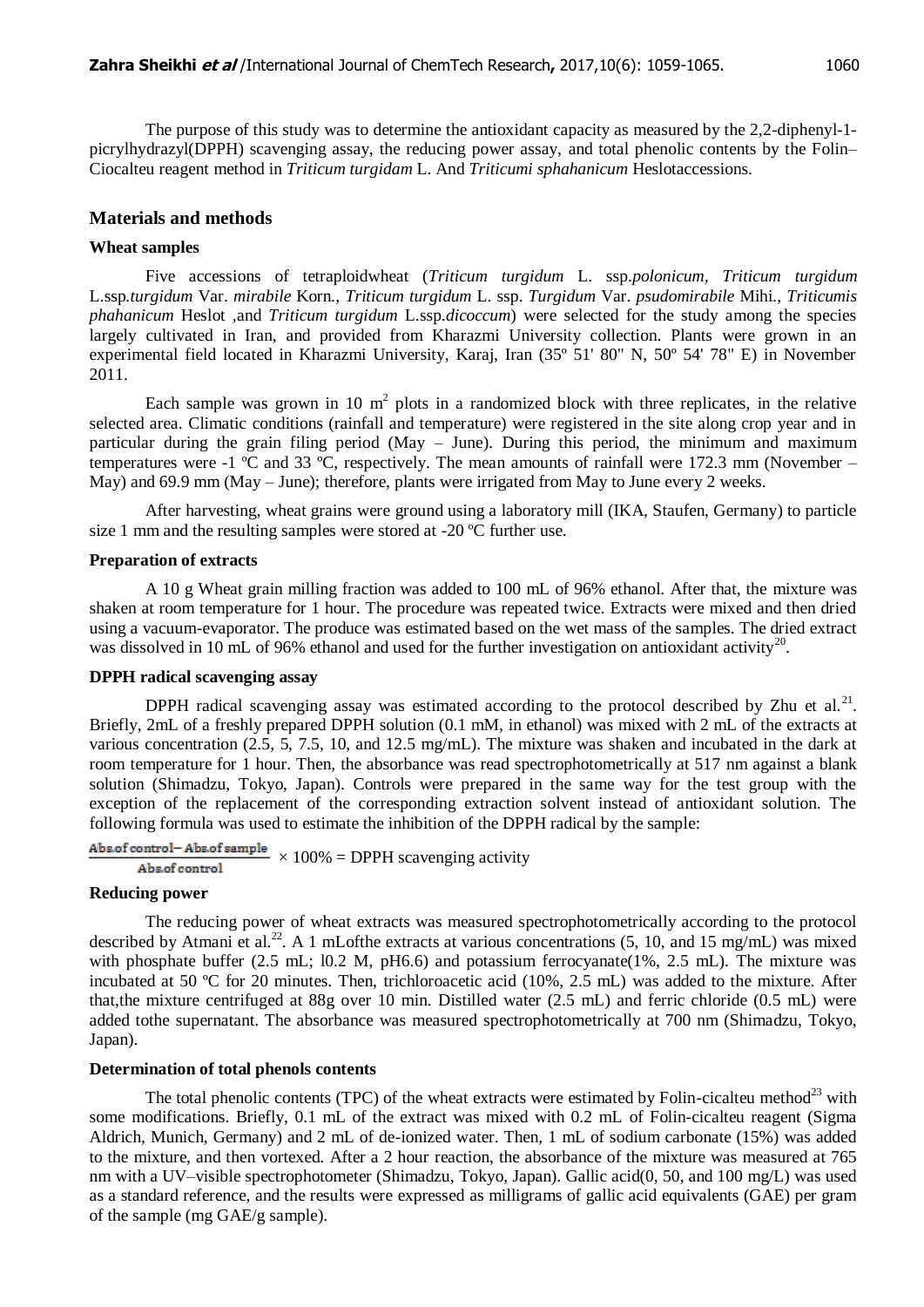#### **Statistical analysis**

The data obtained in this study were expressed as means  $\pm$  SD of three replicates. The data were tested by one-way ANOVA, followed by the Fisher's least significant difference (LSD) post hoc test.P-values< 0.05 were considered as statistically significant. Pearson correlation coefficients were calculated for pairs of biochemical parameters. Statistical calculations were conducted using the IBM SPSS version 20 software.

#### **Results and discussion**

#### **Antioxidant activity assay**

Scavenging the stable DPPH radical is widely used to determine of antioxidant activity in different fruits, vegetables and in particular cereals<sup>24,25</sup>. DPPH scavenging activity assay is a suitable method to estimate antioxidant activity. It measures the activity of the sample against DPPH. In fact, DPPH is a stable organic nitrogen radical with an absorption band at 517  $nm^{26}$ . When it accepts an electron or a free radical species, it loses absorption and consequently purple color of solution changes to yellow<sup>26,27</sup>. In this study, the wheat extracts demonstrated DPPH scavenging activities in a concentration-dependent way. As indicated in Figure 1, ssp. *turgidum* Var. *mirabile* showed the highest DPPH radical scavenging activity at all concentrations. While ssp. *polonicum* showed higher DPPH scavenging activity at lower concentrations (2.5 to 5 mg/mL), ssp. *Dicoccum* showed stronger DPPH scavenging capacity at higher concentrations (7 to 12.5 mg/mL) than ssp. *polonicum* did. In addition, ssp. *Turgidum* Var. *pseudomirabile* showed the lowest DPPH scavenging activity among all the wheat extracts. Overall, the mean antioxidant activity assessed by the DPPH radical scavenging capacity varied from 45.15% to 72.03 % (Table 1). The scavenging activity values decreased in the following order: ssp. *turgidum* Var. *mirabile*> ssp. *dicoccum*> ssp. *polonicum*>*T*. *isphahanicum*> ssp. *turgidum*V ar.*pseudomirabile*.There were no significant differences (*P*< 0.05) in the DPPH radical scavenging activity values among the extracts with the exception of thessp. *turgidum* Var. *mirabile* and ssp. *turgidum* Var. *pseudomirabile*. Pasqualone et al.<sup>18</sup>reportedthatantioxidant activity values ranged from 47.5% to 81.7%, in different tetraploid samples. The results were compatible with those of this study; although they used different extraction protocols. According to Pasqualone et al.<sup>18</sup>, the highest antioxidant activities were measured in ssp. *dicoccum* (81.7%) and ssp. *dicoccoides* (80.0%). Mpofu et al.<sup>28</sup> observed up to 15.06 % antioxidant activity in hard spring wheat samples (*Triticum aestivum* L.). According to Fardet el al.<sup>29</sup>, cereals have a considerable antioxidant activity in vitro. DPPH assay showed that the average antioxidant activity of cereals was higher than those of common fruits and vegetables, but lower than those of common berries $^{30}$ .

#### **Reducing power**

The reducing power of the extract is another useful method to evaluate antioxidant activity. In this method,  $Fe^{3+}$  reducesto  $Fe^{2+}$ , and whereby the yellow color of the solution changes to various colors of green or blue. The antioxidant solution can be assayed by absorption of blue color at 700 nm<sup>31</sup>. The reducing power of the various wheat extracts is presented in Figure 2. All extracts showed concentration-dependent and acutely increasing reducing power with the exception of ssp. *turgidum* Var. *pseudomirabile*. At 5 mg/ml concentration, ssp. *polonicum*, ssp. *Dicoccum*a nd ssp*. turgidum* Var. *mirabile* showed almost equal values (0.22, 0.20, and 0.19 mg/mL absorption, respectively). While ssp. *dicoccum* showed the highest reducing power at 5 mg/mL concentration,ssp*. turgidum* Var. *mirabile* demonstrated the highest reducing power at10 mg/mL concentration. The mean reducing power of the extracts ranged from 0.02 to 0.42 mg/ml (Table 1). The values decreased in the following order: ssp. *polonicum*>ssp*. turgidum* Var. *mirabile*> ssp. *dicoccum*>*T*. *isphahanicum*> ssp. *turgidum* Var. *pseudomirabile*. There were no significant differences (*P*< 0.05) in the reducing power values among the extracts except ssp. *turgidum* Var. *pseudomirabile*.

#### **of DPPH and reducing power`**

The  $IC_{50}$  value is the concentration of the extract sample necessary to lead 50% inhibition measured by linear regression analysis<sup>31</sup>. A lower  $IC_{50}$  value shows a higher radical scavenging activity. The  $IC_{50}$  values of DPPH scavenging activity in the extracts ranged from 0.11 to 21.3 mg/mL (Table 2). It was found that ssp*. turgidum* Var. *mirabile* had the strongest DPPH radical scavenging activity. It is interesting that the other cultivar, ssp. *turgidum* Var. *pseudomirabile*, had the weakest DPPH radical scavenging activity. The  $C_{50}$  values of DPPH revealed that scavenging activity decreased in the following order:ssp*. turgidum* Var. *mirabile*> ssp. *polonicum*> ssp. *dicoccum*>*T*. *isphahanicum*> ssp. *turgidum* Var. *pseudomirabile*.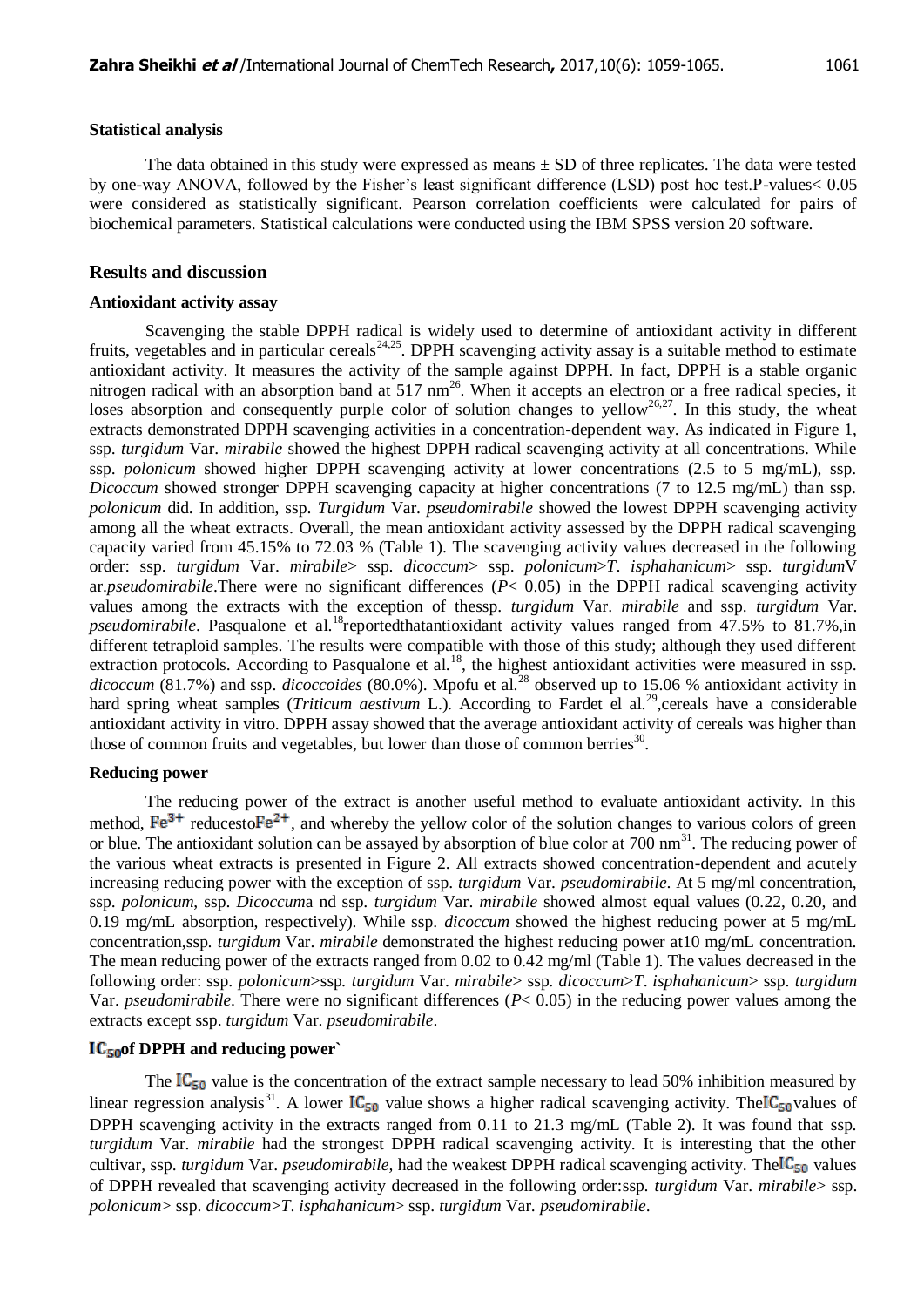The  $IC_{50}$  values of reducing power in the extracts ranged from 11.87 to 403.66 mg/mL (Table 2). The order of  $IC_{50}$  of reducing power was completely compatible with that of the DPPH radical scavenging activity. There were no significant differences  $(P< 0.05)$  in the reducing power values among the extracts with the exception of the ssp. *turgidum* Var. *pseudomirabile*. According to Sedej et al.<sup>20</sup> the IC<sub>50</sub> of the reducing power in buckwheat flour and wheat flour were 2.5 and 10.11 mg/mL, respectively. These result showed that buckwheat flour had higher reducing power compared to the tetraploid wheat in the study.

#### **Total phenolic contents**

Total phenolic contents (TPC) is another convenient method to evaluate the possible source of antioxidants in samples. In this study, the total phenolic contents of the wheat extracts were measured according to the Folin-Ciocalteu method. The values were obtained from the calibration curve (y =  $0.0075x + 0.0012$ ,  $\mathbb{R}^2$ )  $= 0.9989$ , x is the absorbance; y is the concentration of gallic acid solution, mg/ml) and demonstrated as gallic acid equivalents (mg gallic acid/g dried extract).

In this study, the values ranged from 41.79 to 96.71 mg GAE/g (Table. 1). The highest TPC was detected in ssp. *dicoccum* (96.71mg GAE/g) and the lowest in ssp. *polonicum* (41.79 mg GAE/g). In overall, the total phenolic contents values decreased in the following order: ssp. *dicoccum*>*T*. *isphahanicum*> ssp. *turgidum* Var. *pseudomirabile*> ssp. *turgidum* Var. *mirabile*> ssp. *polonicum*. There were significant differences (P< 0.05) in the total phenolic contents among the extracts. These results were lower than those reported by Giambanelliet al.<sup>32</sup> and higher than those reported by Ciccorittiet al.<sup>33</sup>.Giambanelliet al.<sup>32</sup> showed that the total phenolic contents in ssp. *dicoccum* ranged from 831.6 to 1248.4 mg/kg Dm. According to Cicoritti el al.<sup>33</sup>, the total phenolic contents were measured 74 mg cathechin / kg in ssp. *dicoccum,* while the values were evaluated 141 and 144 mg cathechin/kg in ssp. *durum* and *T. aestivum*, respectively. In fact, lack of standardized methods to extract, estimate and explain the results makes comparisons with other studies relatively difficult<sup>34,35,36</sup>. Environmental factors can also can affect the grain size and consequently the phenolic contents<sup>28</sup>. In addition, climatic conditions such as dry or rainy weather during the seed growth may lead to modify phenolic contents<sup>37</sup>. Bellato et al.<sup>38</sup> showed the influence of environment and genotype on the total phenolic contents of ssp. *durum*.

#### **Correlation analyses between antioxidant activity and total phenolic contents in wheat samples**

To confirm the major antioxidant capacity contributors in wheat extracts, the antioxidant activity evaluated by DPPH assay and reducing power was correlated with the total phenolic contents measured by Folin-ciocalteu method.

The total phenolic content was positively correlated with the DPPH antioxidant activity  $(r = 0.913; P \leq$ 0.01; data are not shown) and negatively correlated with reducing power  $(r = 0.7; P < 0.01;$  data are not shown). However, there was no correlation between DPPH and reducing power of wheat extracts. Positive correlation between the total phenolic contents and DPPH antioxidant activity was also reported by other researchers<sup>39,17,22,20,40,41</sup>. Thispositive correlation remarks the antioxidant effect of phenolic compounds<sup>18</sup>. Negative correlation between reducing power and total phenolic content suggested a different trend in antioxidant capacity between DPPH and reducing power, for instance, between nitrogen radical scavenging and ferric-reducing capacity<sup>40</sup>. On the other hand, Atmani el al.<sup>22</sup> and Sedejet al.<sup>20</sup> reported a positive correlation between DPPH antioxidant activity and reducing power. These resultswere compatible with this study findings.

|  |  |  |  | Table 1 DPPH scavenging activity, reducing power and total phenolic contents of the wheat extracts. |
|--|--|--|--|-----------------------------------------------------------------------------------------------------|
|--|--|--|--|-----------------------------------------------------------------------------------------------------|

| Samples                                             | <b>DPPH</b> Antioxidant | Reducing power    | Total Phenol (mg)          |
|-----------------------------------------------------|-------------------------|-------------------|----------------------------|
|                                                     | $\arcsin(y(%)$          | (mg/mL)           | GAE/g                      |
| Triticm turgidum ssp. polonicum                     | $63.87 + 7.26$ a        | $0.42 \pm 0.01a$  | $41.79 \pm 2.3 a$          |
| Triticum turgidum ssp. turgidum Var. mirabile       | $72.03 \pm 8.41$ b      | $0.41 \pm 0.01$ a | $52.19 \pm 3.31$ b         |
| Triticum turgidum ssp. turgidum Var. pseudomirabile | $45.15 \pm 1.30$ c      | $0.02 \pm 0.00$ b | $60.37 \pm 3.27$ c         |
| Triticum turgidum ssp. dicoccum                     | $65.04 \pm 10.13$ a     | $0.39 \pm 0.01$ a | $96.72 \pm 4.38 \text{ d}$ |
| Triticum isphahanicum                               | $61.48 \pm 8.68$ a      | $0.32 \pm 0.04$ a | $84.59 \pm 4.24$ e         |

Values are maeans  $\pm$  SD, n=3. Antioxidant activity is expressed as % discoloration of 2,2-diphenyl-1-picrylhydrazyl (DPPH). Means followed by the same letter in the same column are not significantly different  $(P < 0.05)$ .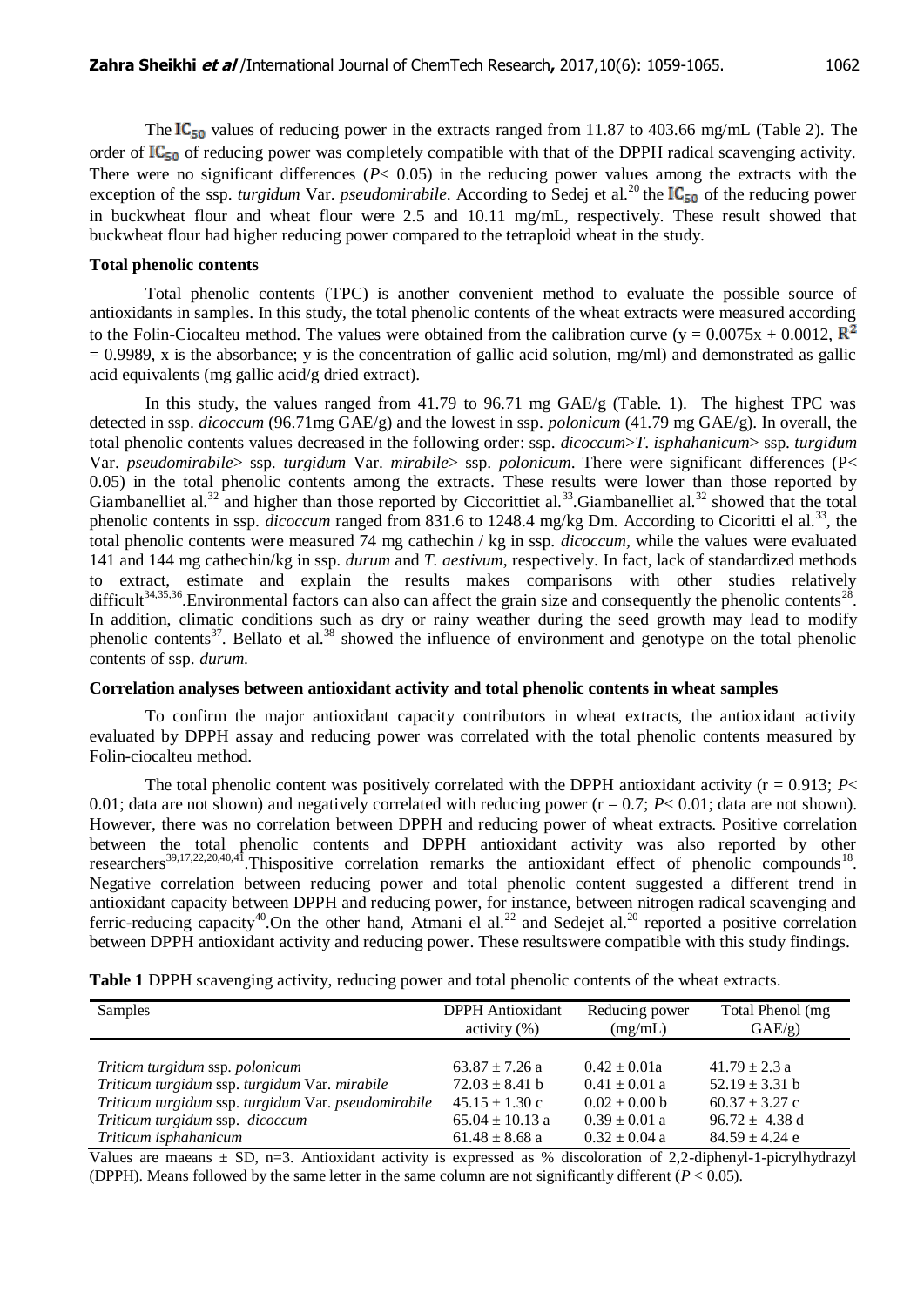| Samples                                             | $IC_{50}$ of DPPH radical<br>(mg/mL) | $IC_{50}$ of reducing power<br>(mg/mL) |
|-----------------------------------------------------|--------------------------------------|----------------------------------------|
| Triticm turgidum ssp. polonicum                     | $0.33 \pm 1.54$ a                    | $11.92 \pm 0.23$ c                     |
| Triticum turgidum ssp. turgidum Var. mirabile       | $0.11 \pm 1.12$ a                    | $11.87 \pm 0.36$ c                     |
| Triticum turgidum ssp. turgidum Var. pseudomirabile | $21.3 \pm 0.02$ c                    | $403.66 \pm 128.2$ d                   |
| Triticum turgidum ssp. dicoccum                     | $2.09 \pm 0.41$ b                    | $12.85 \pm 0.76$ c                     |
| Triticum isphahanicum                               | $2.43 \pm 0.45$ b                    | $15.19 \pm 2.38$ c                     |

**Table 2 IC<sub>50</sub>** in DPPH radical scavenging activity and reducing power of the wheat extracts.

Values are means  $\pm$  SD, n=3. Means followed by the same letter in the same column are not significantly different ( $P$  < 0.05); DPPH: 2,2-diphenyl-1-picrylhydrazyl



**Figure 1** DPPH radical scavenging activities of the wheat extracts.



**Figure 2** Reducing power of the wheat extracts.

#### **Conclusions**

In this study, all the wheat extracts demonstrated considerable antioxidant activity in the DPPH radical scavenging assay and the reducing power assay with the exception of *Triticum turgidum* ssp. Var. *pseudomirabile*. Two samples, *Triticum turgidum* ssp. *turgidum*Var. *mirabile*. And *Triticum turgidum* ssp*.*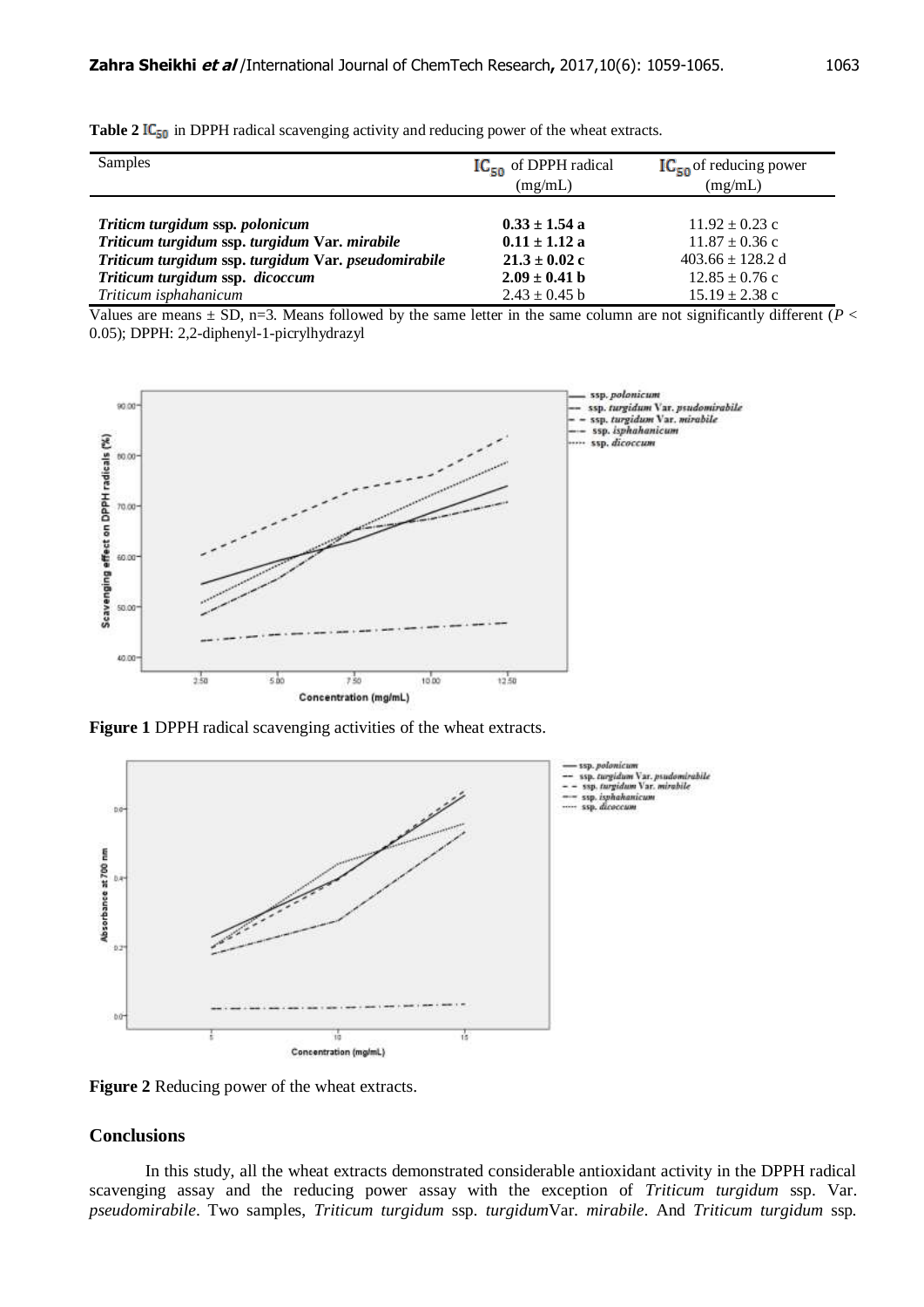*polonicum*, showed the highest antioxidant activity among the extracts.All the extracts could be considered as a valuable source of total phenolic compounds. *Triticum turgidum* ssp.*dicoccum* and *Triticum ishphahanicum* showed the highest total phenolic contents among wheat extracts. The results of this study suggested that wheat extracts could be served as a beneficial source of natural antioxidants.

## **References**

- 1. Meyer, K.A., Kushi, L.H., Jacobs, D.R., Slavin, J., Sellers, T.A. and Folsom, A.R., Carbohydrates, dietary fiber, and incident type 2 diabetes in older women, *The American journal of clinical nutrition*, 2000, *71*(4), pp.921-930.
- 2. Van Hung, P., Maeda, T., Miyatake, K. and Morita, N., Total phenolic compounds and antioxidant capacity of wheat graded flours by polishing method, *Food Research International*, 2009, *42*(1), pp.185-190.
- 3. Acquistucci, R., Melini, V., Carbonaro, M. and Finotti, E., Bioactive molecules and antioxidant activity in durum wheat grains and related millstream fractions, *International journal of food sciences and nutrition*, 2013, *64*(8), pp.959-967.
- 4. Cai, L., Choi, I., Lee, C.K., Park, K.K. and Baik, B.K., Bran characteristics and bread-baking quality of whole grain wheat flour, *Cereal Chemistry*, 2014, *91*, pp.398-405.
- 5. De Munter, J.S., Hu, F.B., Spiegelman, D., Franz, M. and van Dam, R.M., Whole grain, bran, and germ intake and risk of type 2 diabetes: a prospective cohort study and systematic review, *PLoS Med*, 2007, *4*(8), p.e261.
- 6. Slavin, J., Whole grains and human health, *Nutrition research reviews*, 2004, *17*(01), pp.99-110.
- 7. Okarter, N., Liu, C.S., Sorrells, M.E. and Liu, R.H., Phytochemical content and antioxidant activity of six diverse varieties of whole wheat, *Food Chemistry*, 2010, *119*(1), pp.249-257.
- 8. Liu, R.H., Whole grain phytochemicals and health, *Journal of Cereal Science*, *46*(3), 2007, pp.207-219.
- 9. Martini, D., Taddei, F., Ciccoritti, R., Pasquini, M., Nicoletti, I., Corradini, D. and D'Egidio, M.G., Variation of total antioxidant activity and of phenolic acid, total phenolics and yellow coloured pigments in durum wheat (Triticumturgidum L. var. durum) as a function of genotype, crop year and growing area, *Journal of Cereal Science*, 2015, *65*, pp.175-185.
- 10. Ratnam, D.V., Ankola, D.D., Bhardwaj, V., Sahana, D.K. and Kumar, M.R., Role of antioxidants in prophylaxis and therapy: A pharmaceutical perspective, *Journal of controlled release*, 2006, *113*(3), pp.189- 207.
- 11. Adom, K.K. and Liu, R.H., Antioxidant activity of grains, *Journal of agricultural and food chemistry*, 2002, *50*(21), pp.6182-6187.
- 12. Naczk, M. and Shahidi, F., Phenolics in cereals, fruits and vegetables: Occurrence, extraction and analysis, *Journal of pharmaceutical and biomedical analysis*, 2006, *41*(5), pp.1523-1542.
- 13. Klepacka, J. and Fornal, Ł., Ferulic acid and its position among the phenolic compounds of wheat, *Critical reviews in food science and nutrition*, 2006, *46*(8), pp.639-647.
- 14. Fernandez-Orozco, R., Li, L., Harflett, C., Shewry, P.R. and Ward, J.L., Effects of environment and genotype on phenolic acids in wheat in the HEALTHGRAIN diversity screen, *Journal of agricultural and food chemistry*, 2010, *58*(17), pp.9341-9352.
- 15. Soobrattee, M.A., Neergheen, V.S., Luximon-Ramma, A., Aruoma, O.I. and Bahorun, T., Phenolics as potential antioxidant therapeutic agents: mechanism and actions, *Mutation Research/Fundamental and Molecular Mechanisms of Mutagenesis*, 2005, *579*(1), pp.200-213.
- 16. Tucker, G. and Robards, K., Bioactivity and structure of biophenols as mediators of chronic diseases, *Critical reviews in food science and nutrition*, 2008, *48*(10), pp.929-966.
- 17. Verma, B., Hucl, P. and Chibbar, R.N., Phenolic content and antioxidant properties of bran in 51 wheat cultivars, *Cereal Chemistry*, 2008, *85*(4), pp.544-549.
- 18. Pasqualone, A., Delvecchio, L.N., Mangini, G., Taranto, F. and Blanco, A., Variability of total soluble phenolic compounds and antioxidant activity in a collection of tetraploid wheat, *Agricultural and food science*, 2014, *23*(4), pp.307-316.
- 19. Kim, M.J. and Kim, S.S., Antioxidant and antiproliferative activities in immature and mature wheat kernels, *Food chemistry*, 2016, *196*, pp.638-645.
- 20. Sedej, I., Sakač, M., Mandić, A., Mišan, A., Tumbas, V. and Hadnađev, M., Assessment of antioxidant activity and rheological properties of wheat and buckwheat milling fractions, *Journal of Cereal Science*, 2011, *54*(3), pp.347-353.
- 21. Zhu, K., Zhou, H. and Qian, H., Antioxidant and free radical-scavenging activities of wheat germ protein hydrolysates (WGPH) prepared with alcalase, *Process Biochemistry*, 2006, *41*(6), pp.1296-1302.